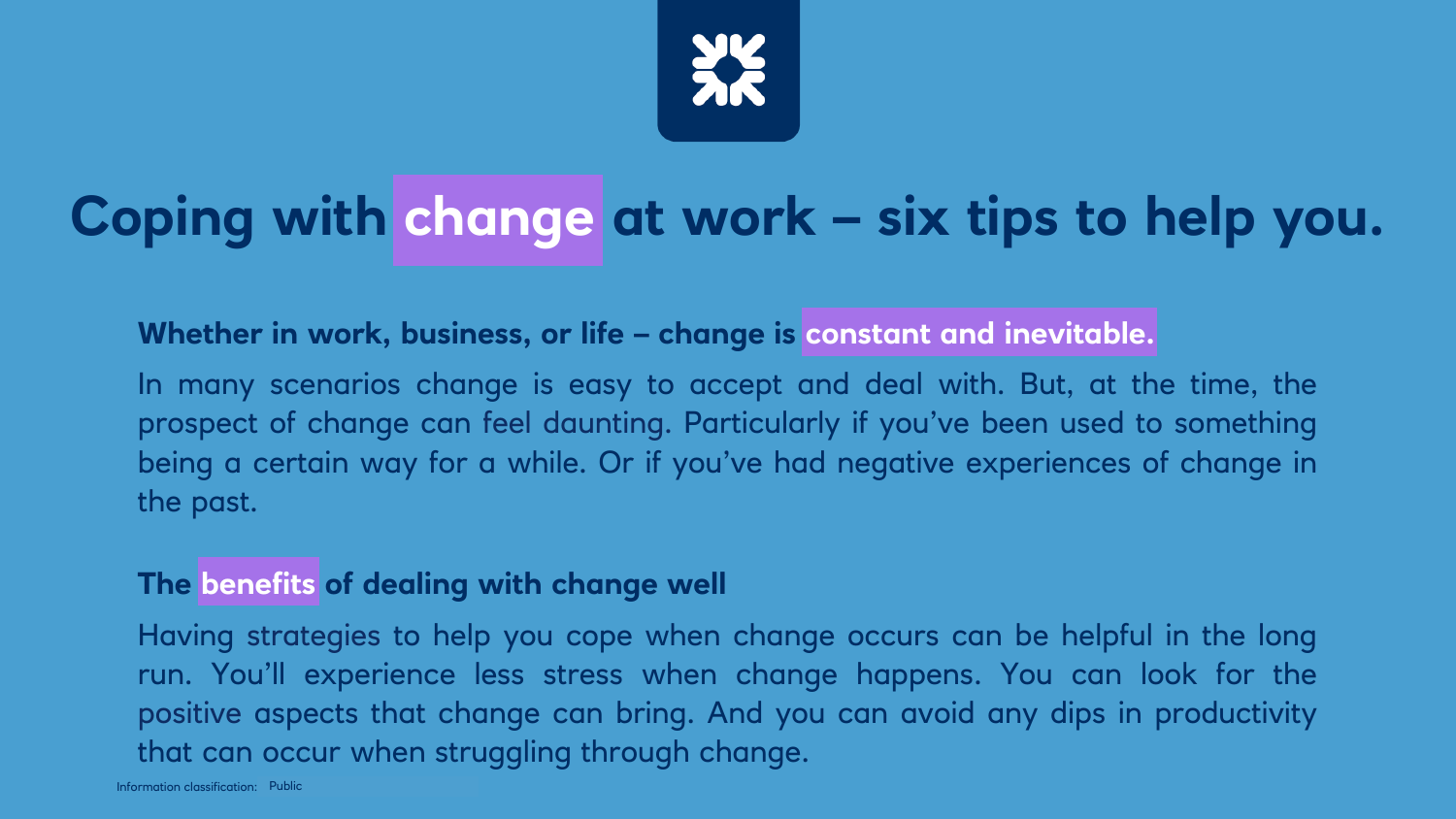



**2**

# **Be able to accept it**

Companies succeed by evolving to meet customer needs and overcome challenges. So, change at work can be a positive reflection of this in action. Most change you cannot influence. Colleagues will move on. Projects will come and go. There will be new processes, products, or priorities to learn about. Being able to accept this, and especially look for the good that can come from it, will help you to move forward.

# **Ask for help**

If you do have worries, it is important to acknowledge them and find ways to deal with them. Find a colleague, manager, or friend who you can chat it through with. For example, they might have a different perspective that you hadn't thought about.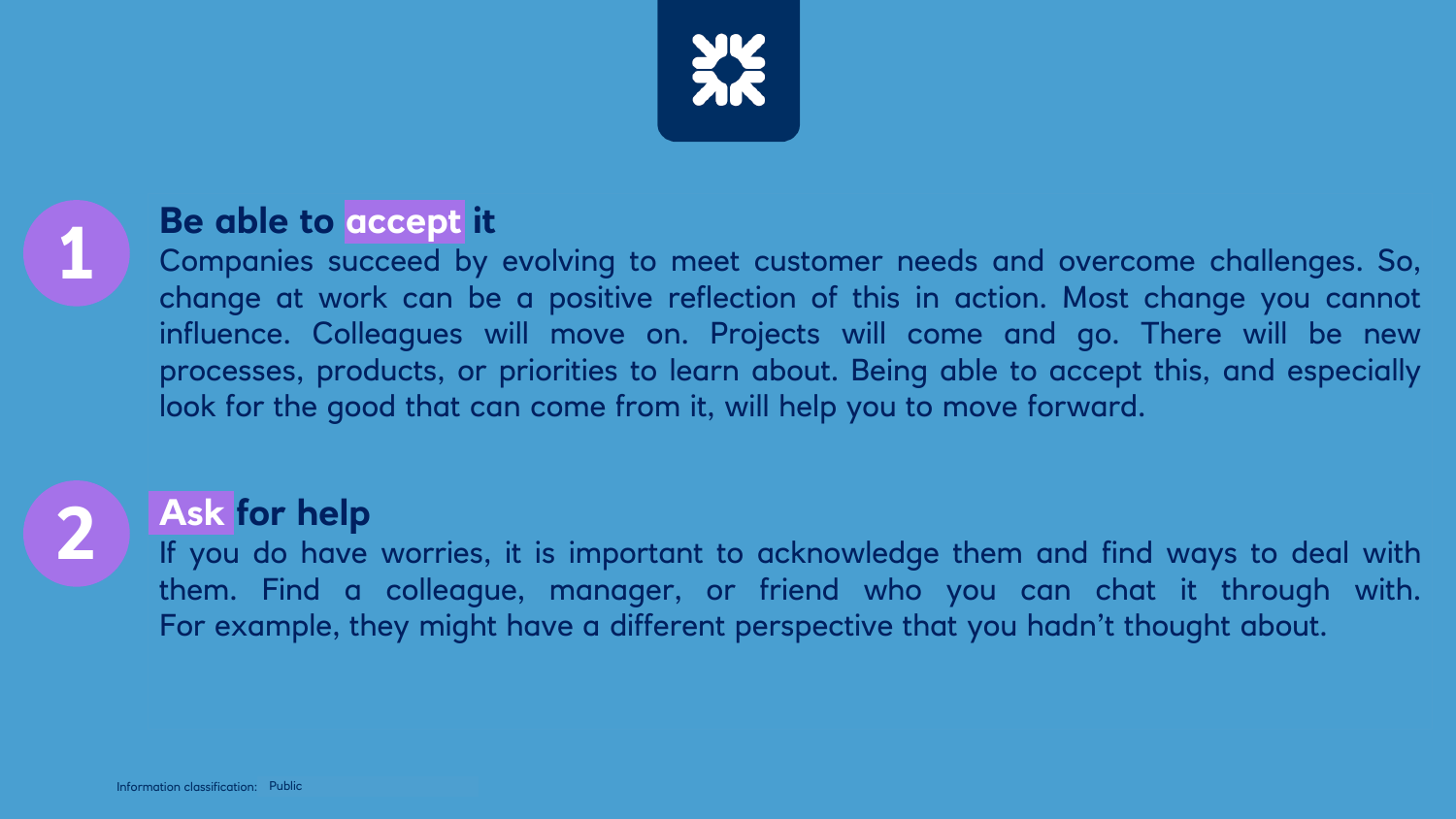



# **Think about what you can control**

Whatever the change, and however inevitable it may be, you can choose to do certain things to help. If the change feels daunting, break it down into smaller, more manageable tasks. Come up with ideas and solutions that will help you and others navigate the change. Maybe you can learn more about it. Do some reading, Ask questions. Think about what you can do to help make the change a success. For example, if you have a new manager – what could you do to make them feel welcome? By helping them instead of being wary of them, you'll give off a great first impression which will make life easier for you in the long run.



# **Be kind to yourself**

Change can be difficult and emotional. Give yourself time. Don't ignore your feelings. Listen to them and let yourself deal with them. Adjust at your pace. Realise that your feelings will fluctuate from day to day and to stick with it. Trust your own abilities and strength.